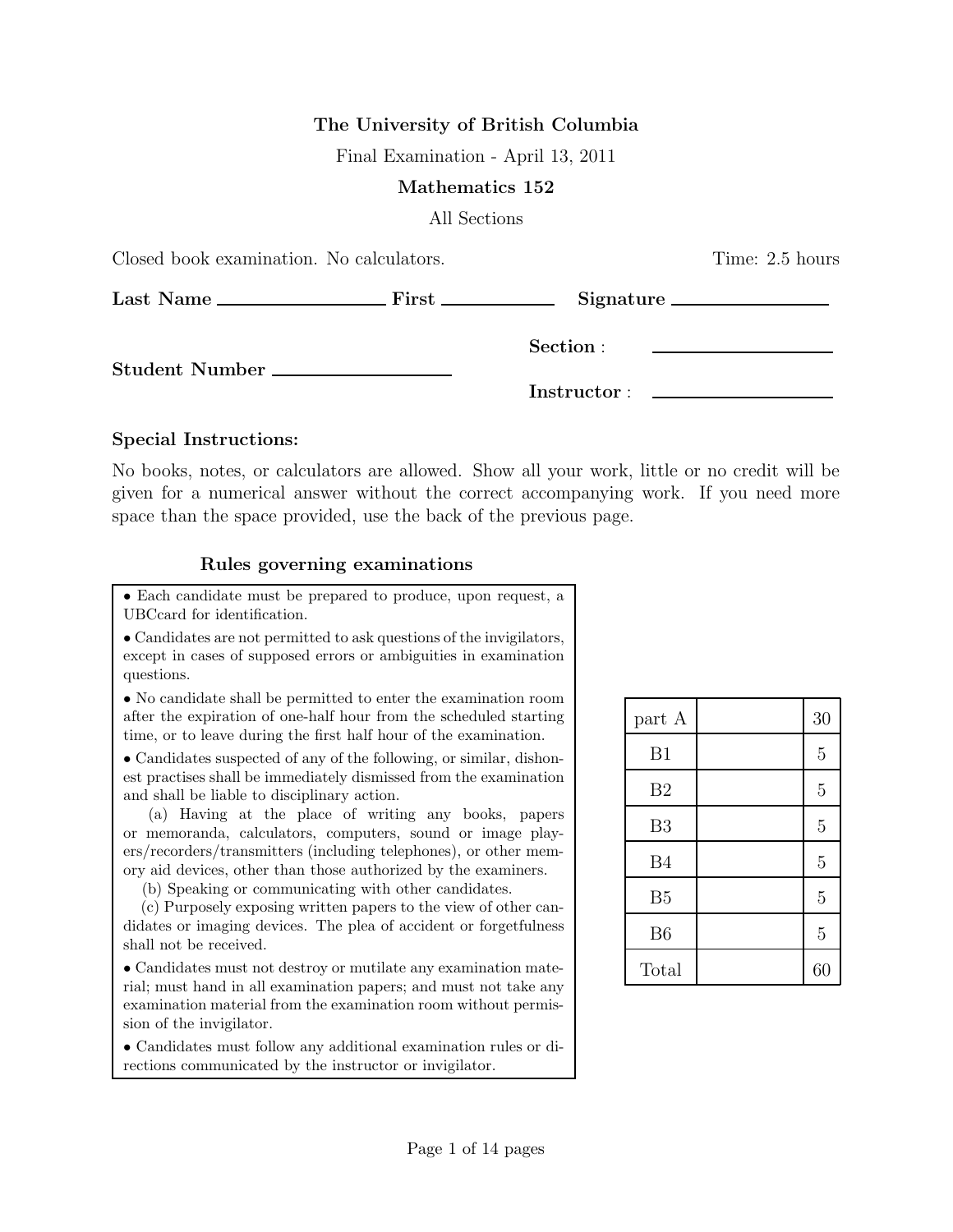# Part A - Short Answer Questions, 1 mark each

For questions **A1-A3** below, **x** and **y** are the vectors given below:

$$
\mathbf{x} = [0, -3, 2] \n\mathbf{y} = [1, 1, 1]
$$

A1: Compute  $x + y$ .

**A2:** Compute  $\mathbf{x} \times \mathbf{y}$  (the cross product of **x** and **y**).

A3: Compute the projection of x onto the direction of y.

- A4: Circle the one correct answer below. A linear system of two equations in three unknowns has
	- (a) always a unique solution.
	- (b) either a unique solution or no solutions.
	- (c) either a unique solution or an infinite number of solutions.
	- (d) either no solutions or an infinite number of solutions.
	- (e) either a unique solution or exactly two distinct solutions.

**A5:** Find the inverse of the matrix  $\begin{bmatrix} 2 & 3 \\ 1 & 2 \end{bmatrix}$ 1 2 1

A6: What is output after the following lines of MATLAB code?

 $A = [1 2 3; 4 5 6; 7 8 9];$  $A(2, :)$ 

A7: Write the matrix A that would result from the following lines of MATLAB code:

 $A = zeros(3, 2);$  $A(1,1) = 5;$  $A(2,2) = 3;$  $A(3,1) = 1;$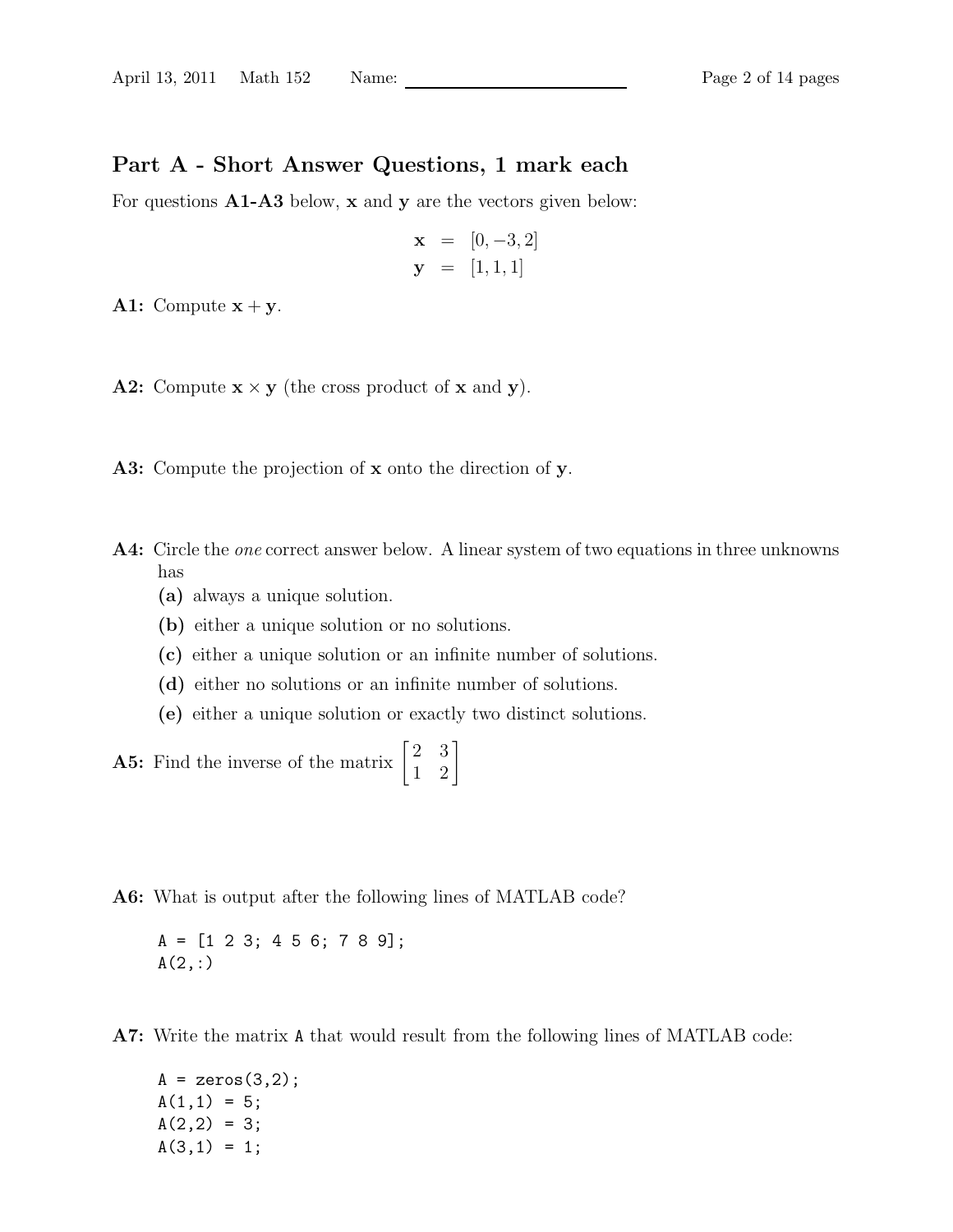A8: Write the matrix A that would result from the following lines of MATLAB code:

```
A = zeros(4, 4);for k=1:4
   A(k, k) = -k;end
for k=1:4
   A(1,k) = 1;end
```
For questions A9-A11 below consider the circuit in the diagram below:



- A9: List the unknowns in the linear system for this circuit using the technique of loop currents you learned in the computer labs this term.
- A10: In terms of these unknowns, write the linear equation that represents Kirchhoff's law of voltage drops around the third loop (corresponding to  $i_3$ ) in the circuit above.
- A11: Write a linear equation that expresses the current through the current source 1 in terms of the loop currents in the diagram.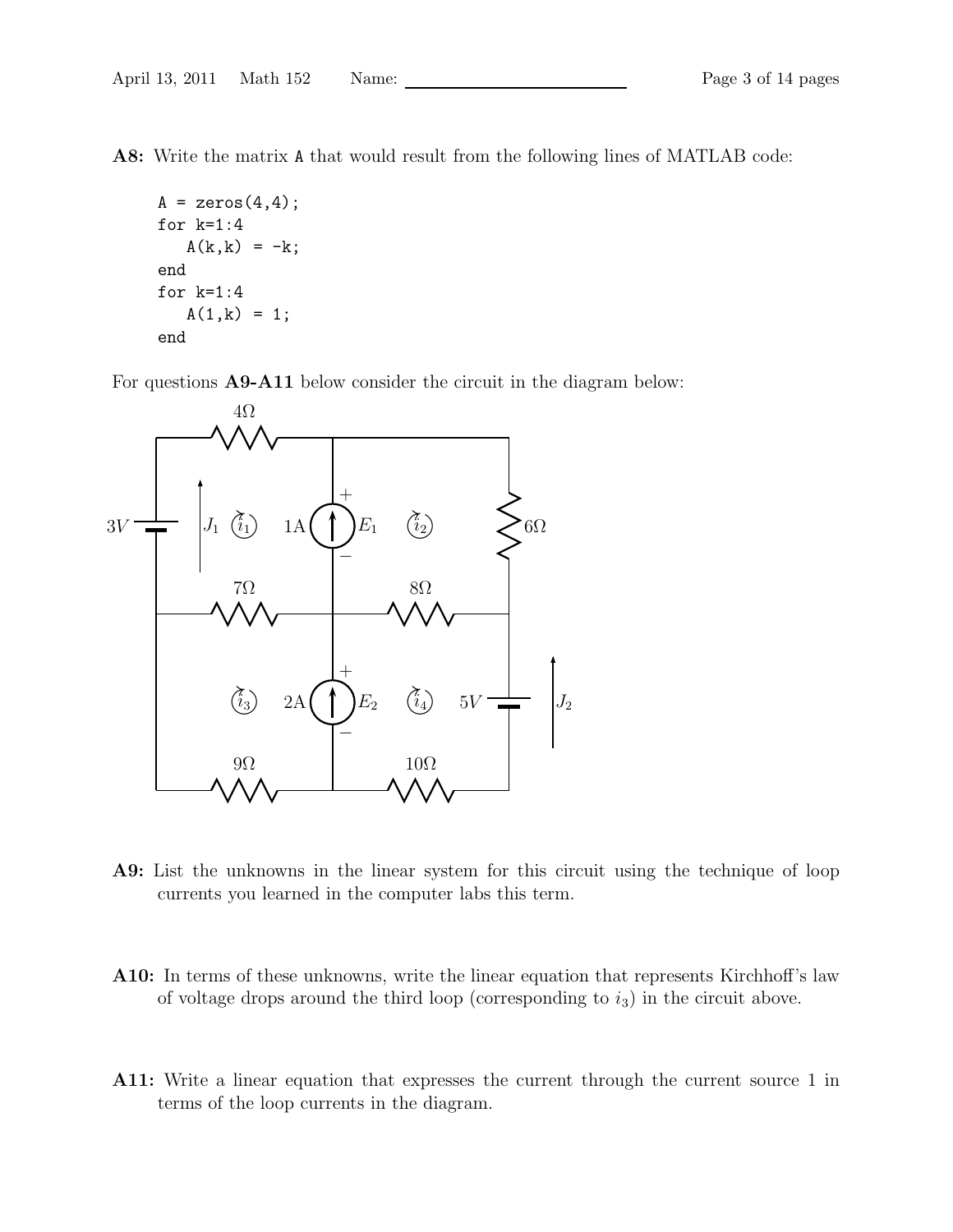**A12.** Write the matrix of the rotation which transforms  $\begin{bmatrix} 0 \\ 1 \end{bmatrix}$ 1  $\Big\lceil \begin{array}{c} -1 \\ 0 \end{array} \Big\rceil$  $\overline{0}$ 1 .

The unit square in  $\mathbb{R}^2$  is the set of all points  $(x, y)$  with  $0 \le x \le 1$  and  $0 \le y \le 1$ . In questions A13 and A14 below, suppose each point in the unit square undergoes a linear transformation that has the given matrix representation A. Draw a labelled sketch of the transformed points.

A13:  $A =$  $\begin{bmatrix} 1 & 2 \end{bmatrix}$ 2 1 1

$$
A14: A = \left[ \begin{array}{cc} 1 & 1 \\ 1 & 1 \end{array} \right]
$$

A15: Consider the linear transformation T which takes vectors in  $\mathbb{R}^2$ , first rotates them by  $\pi/6$  (30°) counter-clockwise and then projects the result onto the direction  $\begin{bmatrix} 1 \\ 2 \end{bmatrix}$ 2 1 . Find T  $\sqrt{1}$  $\begin{pmatrix} 1 \\ 0 \end{pmatrix}$ . *Note:*  $\cos \pi/6 = \sqrt{3}/2$  and  $\sin \pi/6 = 1/2$ . Your final answer should not contain trigonometric functions.

A16: Find a vector of length 1 that is parallel to the line given by the equations

$$
y - z = 1
$$
  

$$
2x + y + z = 2
$$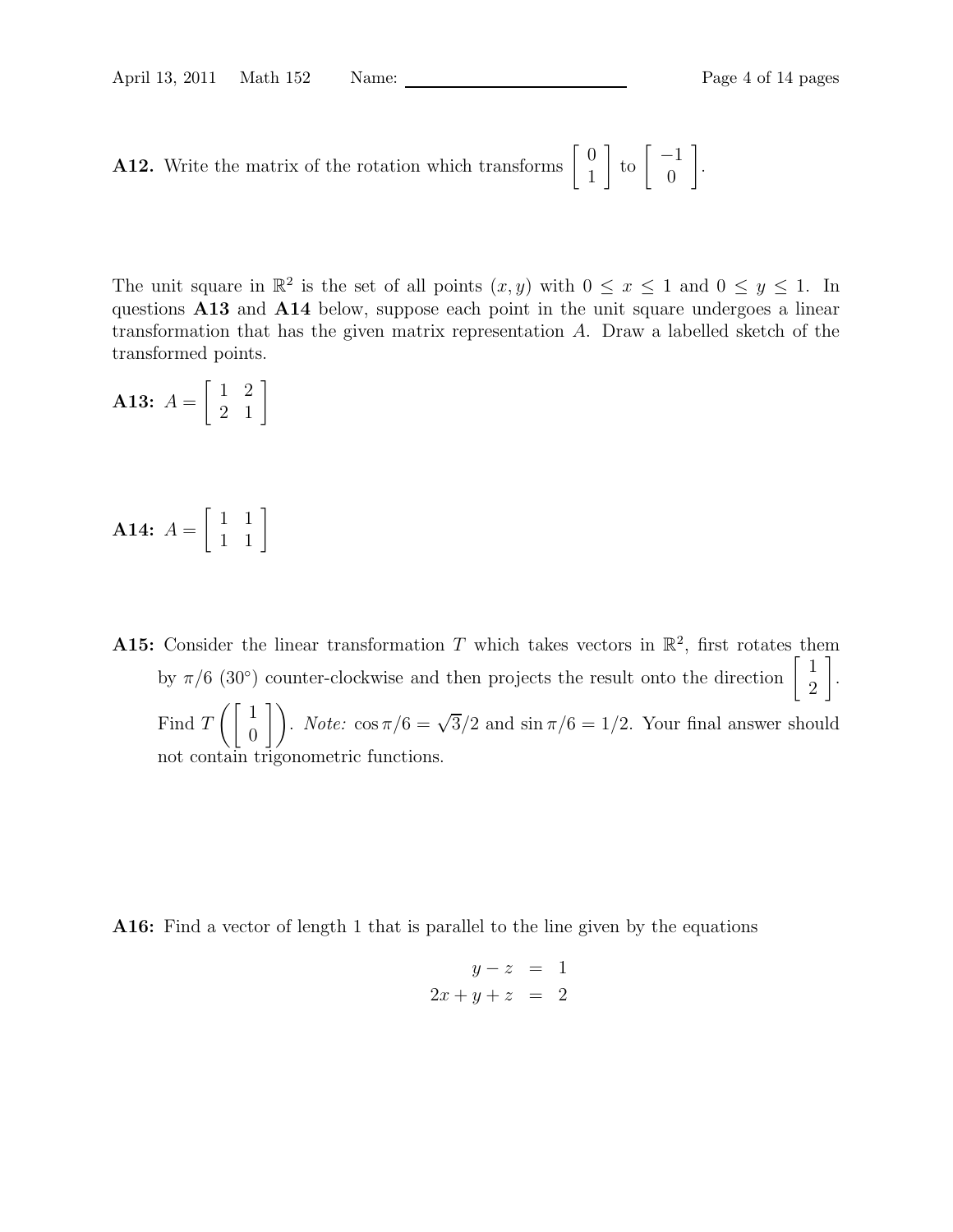For questions  $A17-A19$  below, u and z are the complex numbers given below:

$$
u = 4 - 2i
$$
  

$$
z = -1 + 3i
$$

A17: Compute uz. Your answer should be in the form  $a+ib$  where a and b are real numbers.

A18: Compute  $|z|$ .

A19: Evaluate  $u/z$ . Put your answer in the form  $a + ib$  where a and b are real numbers.

**A20:** Write  $-1 + i$  in polar form  $re^{i\theta}$ .

A21: Suppose that A is a  $12 \times 12$  invertible matrix and b is a column vector with 12 entries. Both A and b have been entered into MATLAB. What commands would you use to compute the vector x that solves the linear system

$$
A\mathbf{x} = \mathbf{b}
$$
?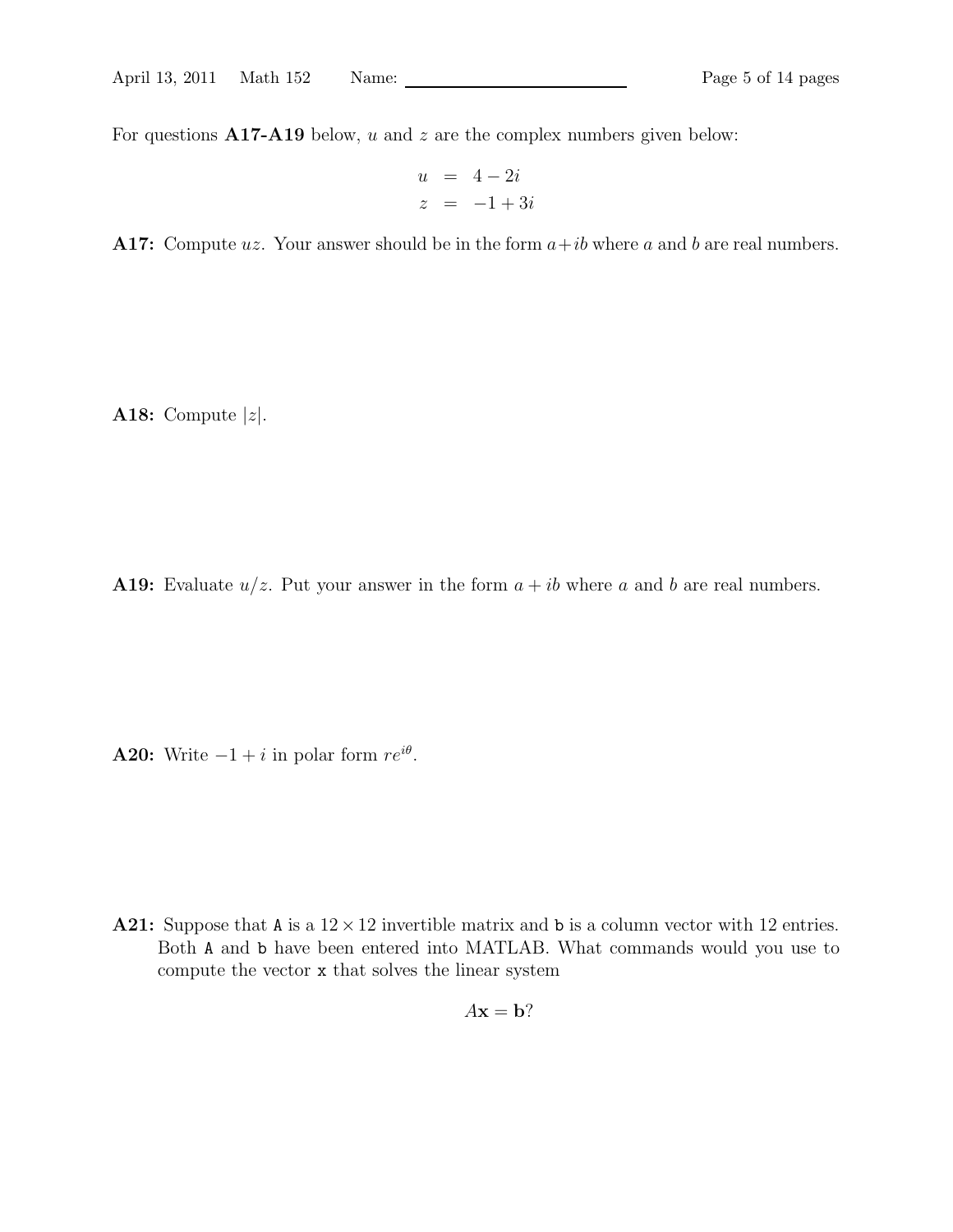Questions A22-A24 below concern a random walk with three states that has transition matrix  $\overline{1}$ 

$$
P = \left[ \begin{array}{rrr} 8/10 & 3/10 & 1/10 \\ 2/10 & 3/10 & 7/10 \\ 0 & 4/10 & 2/10 \end{array} \right].
$$

A22: If the walker is equally likely to start in each of the three states, what is the chance that she will be in state 3 at the next time step?

A23: If the walker starts in state 2, which state will she most likely be in after 2 time steps?

A24: What is the equilibrium probability vector for the random walk?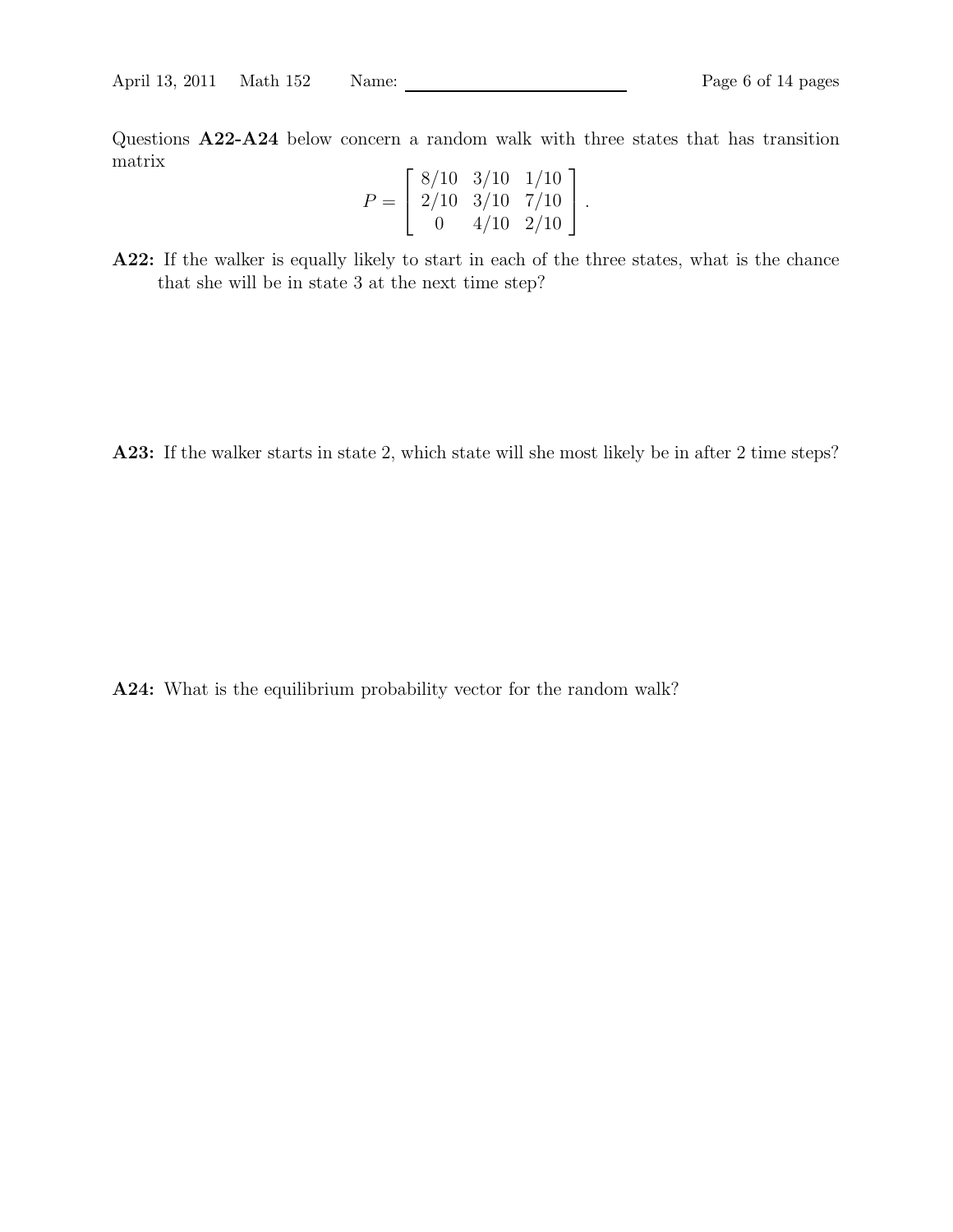A25: The matrix

$$
A = \begin{bmatrix} 1 & 0 & p \\ 0 & 1 & 0 \\ 1 & 0 & 1 \end{bmatrix}
$$

contains a real parameter  $p$ . For what values of  $p$  does  $A$  have three real, distinct eigenvalues?

A26: For which values of the parameters  $a, b$  and  $c$  is the matrix

$$
B = \begin{bmatrix} a & a & a \\ a & a & b \\ a & b & c \end{bmatrix}
$$

invertible?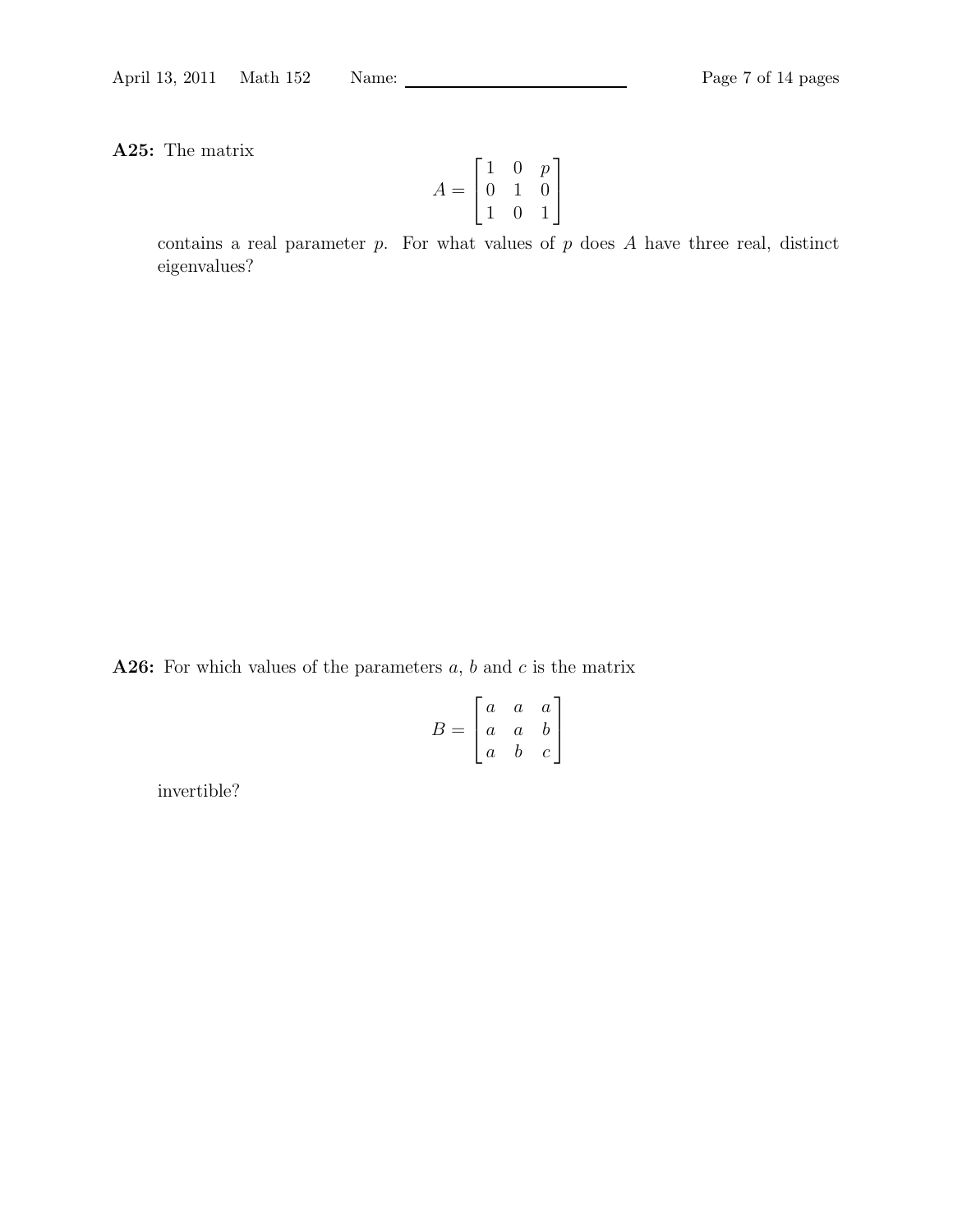**A27:** Circle all of the following statements that are true for all  $n \times n$  invertible matrices A:

- (a) A has rank n.
- (b) The reduced row echelon form of A is the identity matrix.
- (c) The homogeneous problem  $A\mathbf{x} = \mathbf{0}$  has only the trivial solution  $\mathbf{x} = \mathbf{0}$ .
- (d) A does not have  $\lambda = 0$  as an eigenvalue.
- (e) det(A)  $\neq 0$

A28: Let

- Rot<sub> $\alpha$ </sub> be the matrix for 2D rotation counterclockwise with angle  $\alpha$
- Refl<sub>β</sub> 2D reflection through the line that makes angle  $\beta$  with the positive x axis
- Proj<sub>θ</sub> 2D projection onto the line that makes angle  $\theta$  with the positive x axis.

Circle all the matrix products below that are the identity matrix for all  $\alpha$ ,  $\beta$  and  $\theta$ .

- (a) Refl<sub>β</sub> Refl<sub>β</sub>
- (b) Rot<sub>α</sub> Rot<sub>-α</sub>
- (c)  $\text{Proj}_{\theta}$  Proj $_{\theta}$
- (d) Proj<sub>θ</sub> Proj<sub>π/2−θ</sub>
- (e) Rot<sub>α</sub> Refl<sub>α/2</sub>

For questions A29 and A30 below, decide if the statements are true or false. In each case, give a brief justification of your conclusion.

**A29:** For all  $n \times n$  matrices A and B such that  $\det(A) = \det(B) = 0$ ,  $\det(A + B) = 0$  also.

**A30:** If vectors **v** and **w** in  $\mathbb{R}^3$  are linearly independent and lie in the plane P that goes through the origin then  $\mathbf{v} \times (\mathbf{v} \times \mathbf{w})$  also lies in P.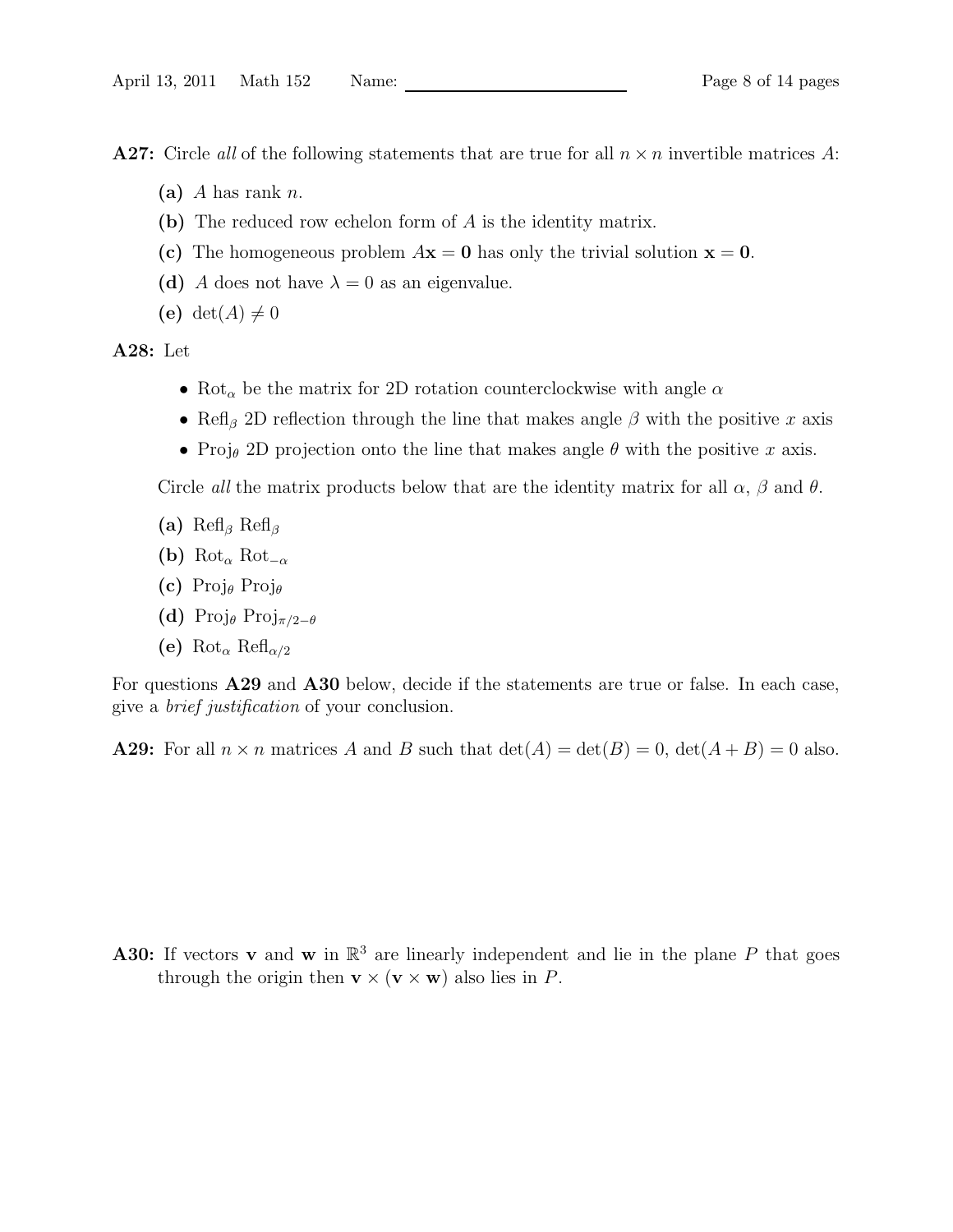### Part B - Long Answer Questions, 5 marks each

- B1: Three identical fields of size one hectare are planted with different amounts of three kinds of wheat (types 1, 2 and 3). The first field is divided in three equal parts with one type of wheat planted on each part. It yields 12 tons of total harvest. The second field is divided in two equal parts with type 2 planted on one part and type 3 planted on the other. It yields 10 tons. The third field is divided in two equal parts with type 1 planted on one part and type 2 on the other. It yields 16 tons.
	- (a) [2 marks] Let

$$
\mathbf{x} = \begin{bmatrix} x_1 \\ x_2 \\ x_3 \end{bmatrix}
$$

be the vector of unknowns, where  $x_k$  is the yield in tons per hectare of wheat type k. Describe the information above as a linear system in the form

$$
A\mathbf{x} = \mathbf{b}
$$

(write A and b with specific values).

- (b) [1] Write the system you found above in augmented matrix form.
- (c) [2] Solve the system above using Gaussian elimination on the augmented matrix. What is the yield in tons per hectare for each type of wheat?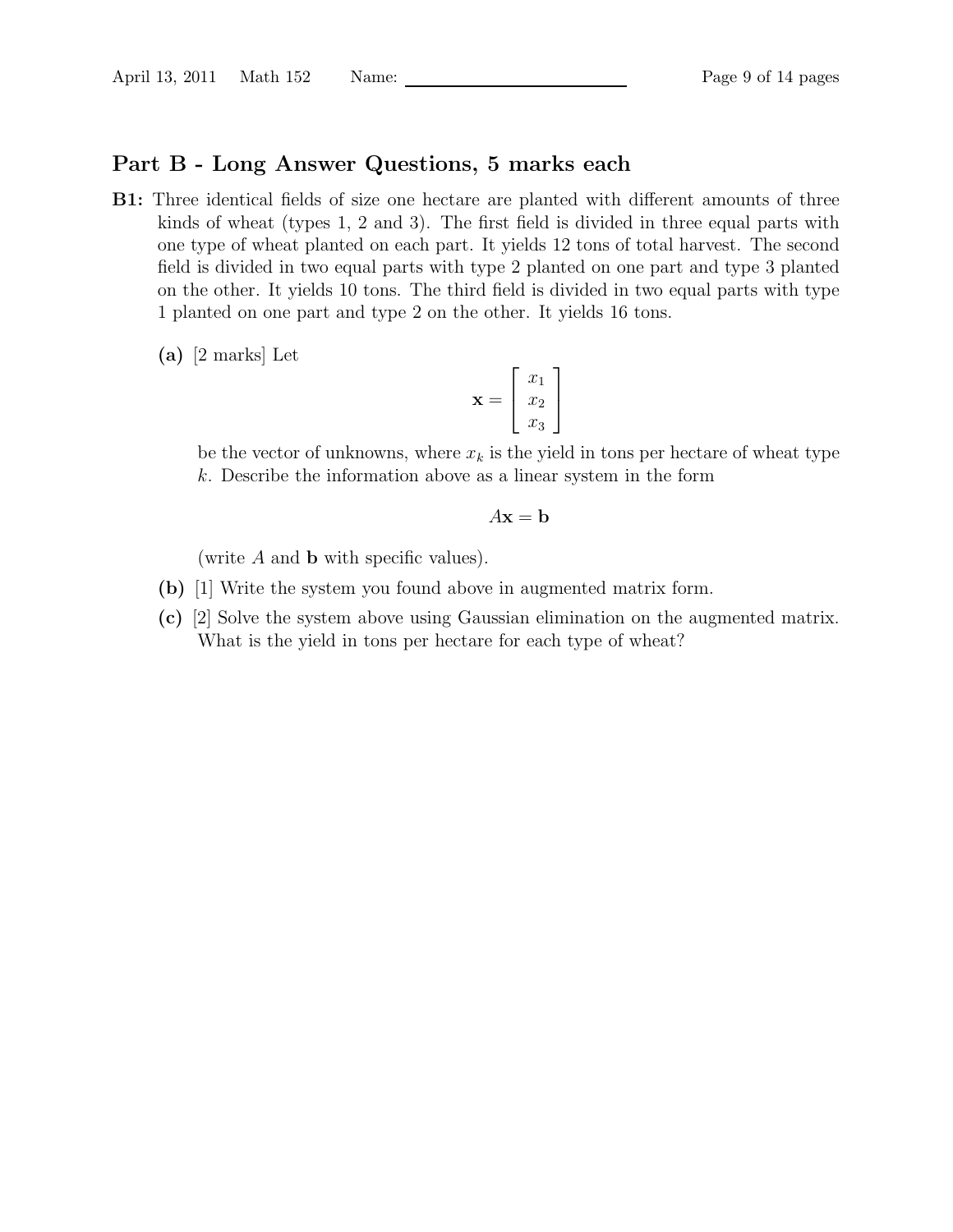$$
\mathbf{y}' = A\mathbf{y}
$$

where A has eigenvalues  $\lambda_1 = -1$  and  $\lambda_2 = -2$  with corresponding eigenvectors

$$
\mathbf{k}_1 = \left[ \begin{array}{c} 1 \\ 2 \end{array} \right] \text{ and } \mathbf{k}_2 = \left[ \begin{array}{c} 2 \\ 3 \end{array} \right]
$$

(a) [2 marks] What is the general solution of the system of differential equations?

(b) [3] Find the solution that matches the initial conditions  $y(0) =$  $\lceil 1 \rceil$ 1 1 .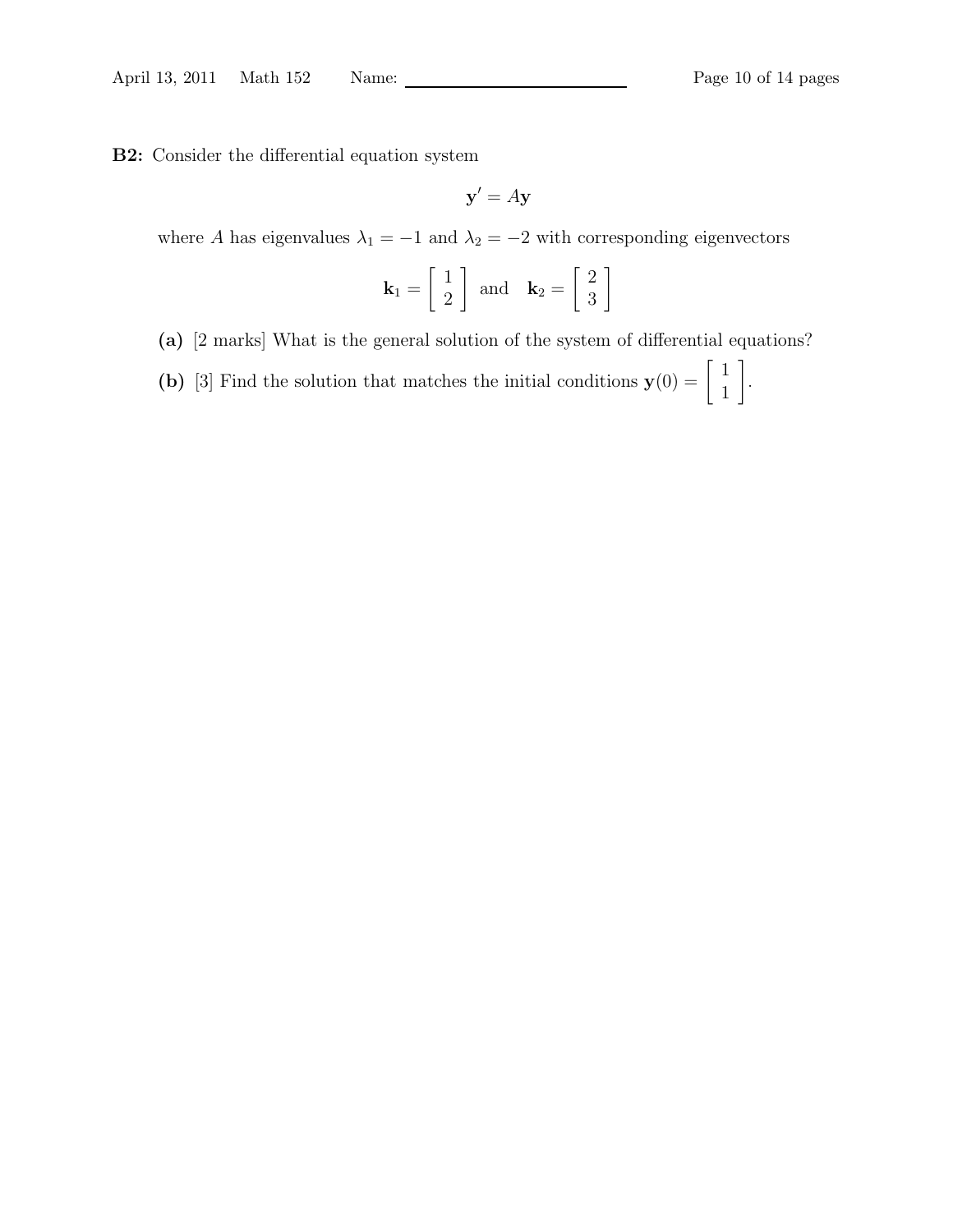- **B3:** Let A be the  $2 \times 2$  matrix which transforms  $\begin{bmatrix} 1 \\ 1 \end{bmatrix}$ 1  $\frac{1}{\log 2}$ 2  $\Big]$  and transforms  $\Big[$   $\Big]$ −1 1 to  $\begin{bmatrix} 0 \\ 0 \end{bmatrix}$  $\overline{0}$ 1 .
	- (a) [2 marks] What are the eigenvalues and eigenvectors of A?
	- (b) [1] Is A invertible? Justify briefly.
	- (c) [2] What is the matrix  $A$ ?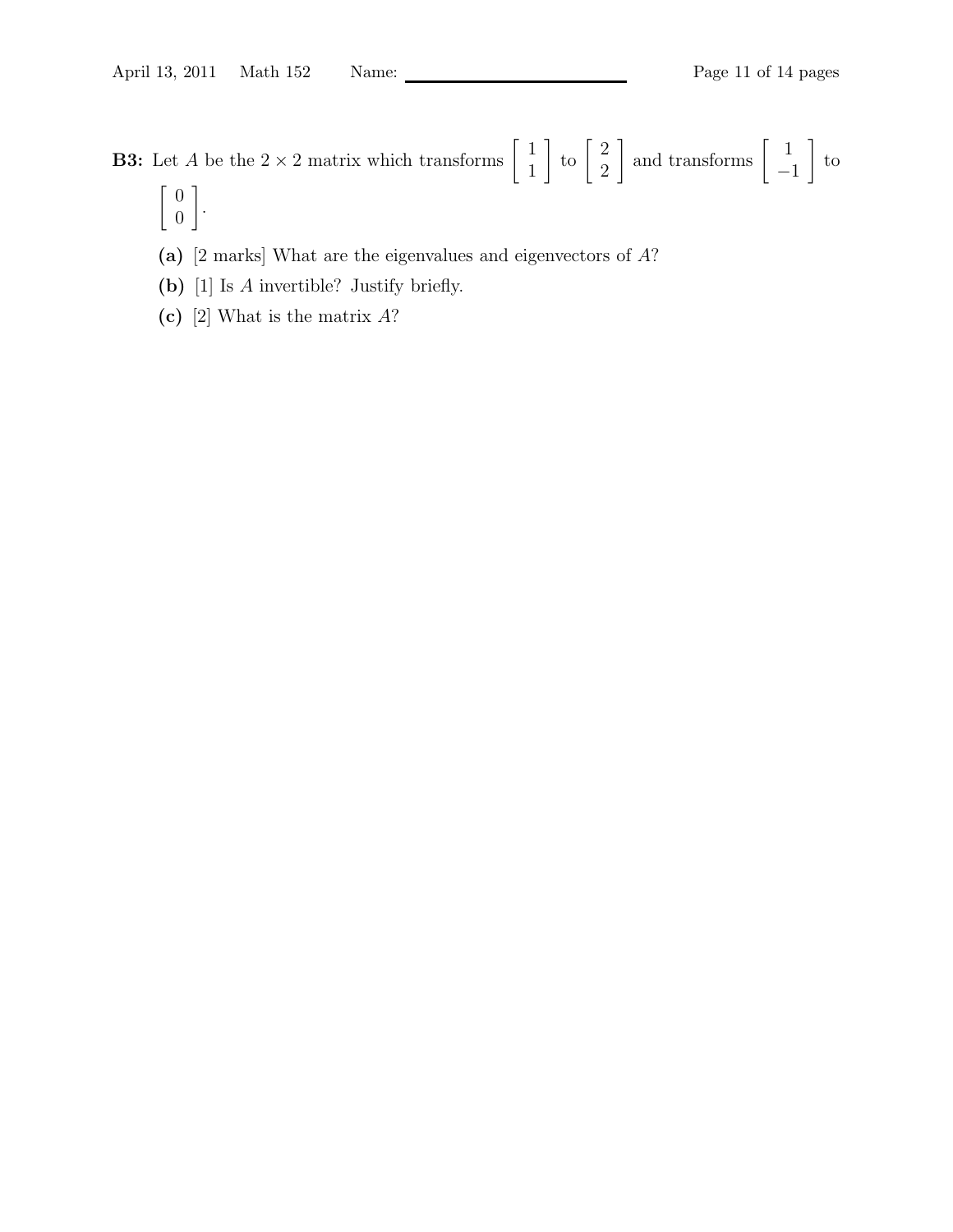- **B4:** Let  $\mathbf{a} = [1, 2, -1]$ . Consider the transformation  $T : \mathbb{R}^3 \to \mathbb{R}^3$  defined by  $T(\mathbf{x}) = \mathbf{x} \times \mathbf{a}$ for all **x** in  $\mathbb{R}^3$ , where  $\times$  is the cross product in  $\mathbb{R}^3$ .
	- (a)  $[1 \text{ mark}]$  Show that T is a linear transformation.
	- (b) [2] Find the matrix  $A$  that corresponds to  $T$ .
	- (c) [1] Compute det  $A$ .
	- (d) [1] Find *any* nonzero vector **x** such that  $T(\mathbf{x}) = \mathbf{0}$ .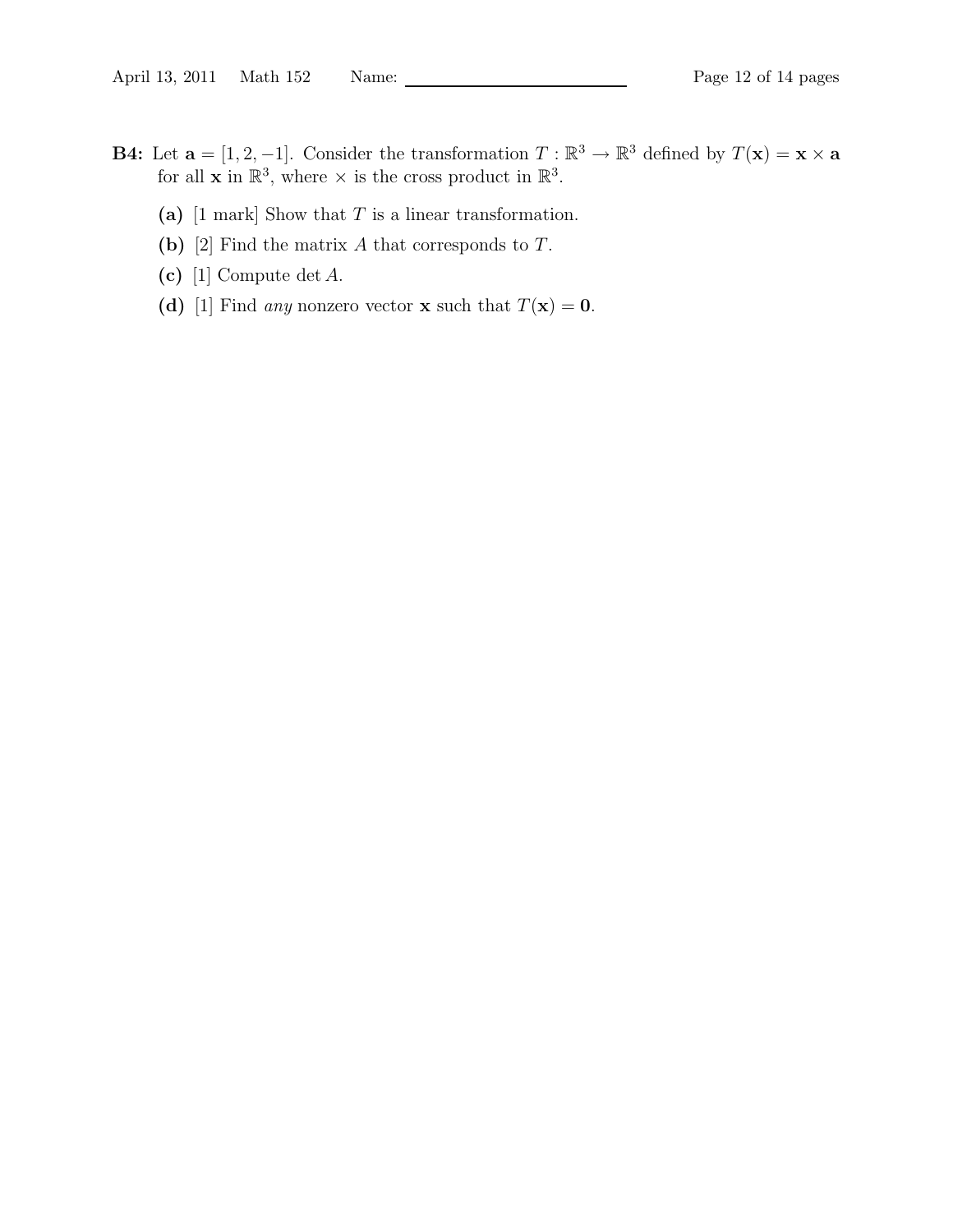B5: Consider the matrix below:

$$
A = \left[ \begin{array}{rrr} 3 & 1 & -3 \\ -1 & 0 & 2 \\ 1 & 0 & 0 \end{array} \right].
$$

It is known that  $\lambda_1 = 1$  is an eigenvalue of A.

- (a) [2 marks] Find an eigenvector associated with the eigenvalue  $\lambda_1 = 1$ .
- (b) [2] Find the two other eigenvalues  $\lambda_2$  and  $\lambda_3$  of A.
- (c) [1] Find eigenvectors associated with  $\lambda_2$  and  $\lambda_3$ .